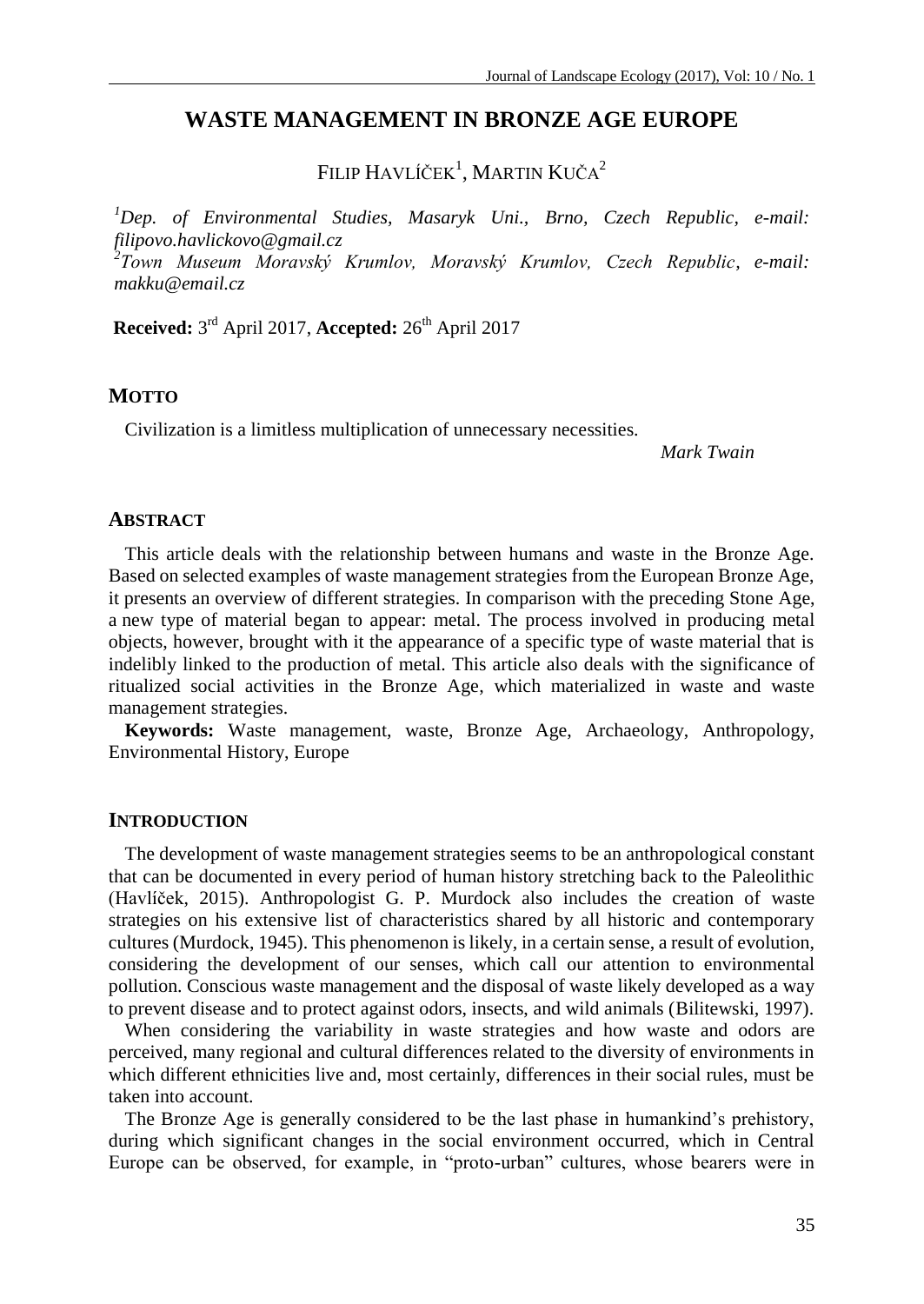contact with contemporary centers of advanced civilization in the Mediterranean area, characterized by the Minoan and Mycenaean cultures. Even though the Bronze Age is considered a turning point in time, in which "history sped up," it is necessary to take into account that this period in human history is in a certain sense immediately connected to the technological knowledge of the Paleolithic and Neolithic. Stone, the dominant material for producing artefacts was gradually replaced with metals, which certainly contributed to the significant social changes.

In Central Europe we encounter the first metals in the Lengyel culture (cf. Schenk *et al,*. 2007; Dobeš *et al*., 2010). At first, their use was limited to non-utilitarian artefacts. The actual beginnings of metallurgy in this region can be traced back to the Eneolithic (Rožnovský & Šmíd, 2013; Dobeš, 2013). Discoveries of crucibles and casting vessels are evidence (Točík & Bublová, 1985; Gumiński, 1989; Obereder *et al*., 1993).

Generally, artefacts significantly contribute to forming social relationships and through them the social identity of individuals is created. But metal itself could create a certain type of tension in society, which was reflected in social stratification.

The fact that the production of bronze artefacts is characterized by a specialized technological procedure may have played a role. In comparison with stone, the percentage of the population able to create a bronze artefact with their own hands decreased drastically. The technology used to process metals also resulted in new economic relationships, which were then reflected in the power structures of this period (Sherratt, 1997). Production specialization has since advanced to the point where today most inhabitants of technologically developed countries can no longer make most of the items they need for daily life.

Thanks to its composition, bronze compensates for copper's softness. The use of metals enabled a greater variety of artefacts to be made and, considering the material qualities of metals, it also facilitated better recycling (especially when compared to chipped stone industries). During the short, but dynamic Bronze Age in Europe, the seeds were sown for the following Iron Age. In Europe, we can observe ethnogenetic process that "led to the final breakup of the Indo-European language unit and the emergence of historical ethnicities" (Podborský, 1997; 118). Also in the Bronze Age, as opposed to in the preceding period, social stratification became clearer (Kristiansen & Larsson, 2005)*.*

### **Mining Waste**

Mining activities create waste materials, whether it is waste from mining itself or whether it is waste from the subsequent processing of the mined material. We attempted to summarize examples of mining and subsequent waste treatment in the preceding lower Stone Age in an article on waste in the Neolithic and Chalcolithic (Havlíček & Kuča, 2017).

Even though we have records of relatively sophisticated vertical mine works already from the Neolithic (e.g., Krzemionki in Poland [Bąbel 2008]) and underground mining is not connected with innovations until the so-called upper prehistoric period, it is worth mentioning here the Krumlovský les site, a very remarkable mining site. However, if we were to just characterize the activities that were undertaken here as mining, we would be simplifying matters to a great degree. Here at what was likely one of the biggest mining sites in prehistoric Europe (and probably a religious and socio-symbolic center as well) (Oliva, 2010), chert was mined from the Paleolithic until the early Iron Age. There is a paradox, for it seems that the massive amount of chert that was mined here was, from a certain point in time (the end of the Chalcolithic), left here and was some kind of symbolic material. For the purposes of this article, we will be interested in the Bronze Age at this site.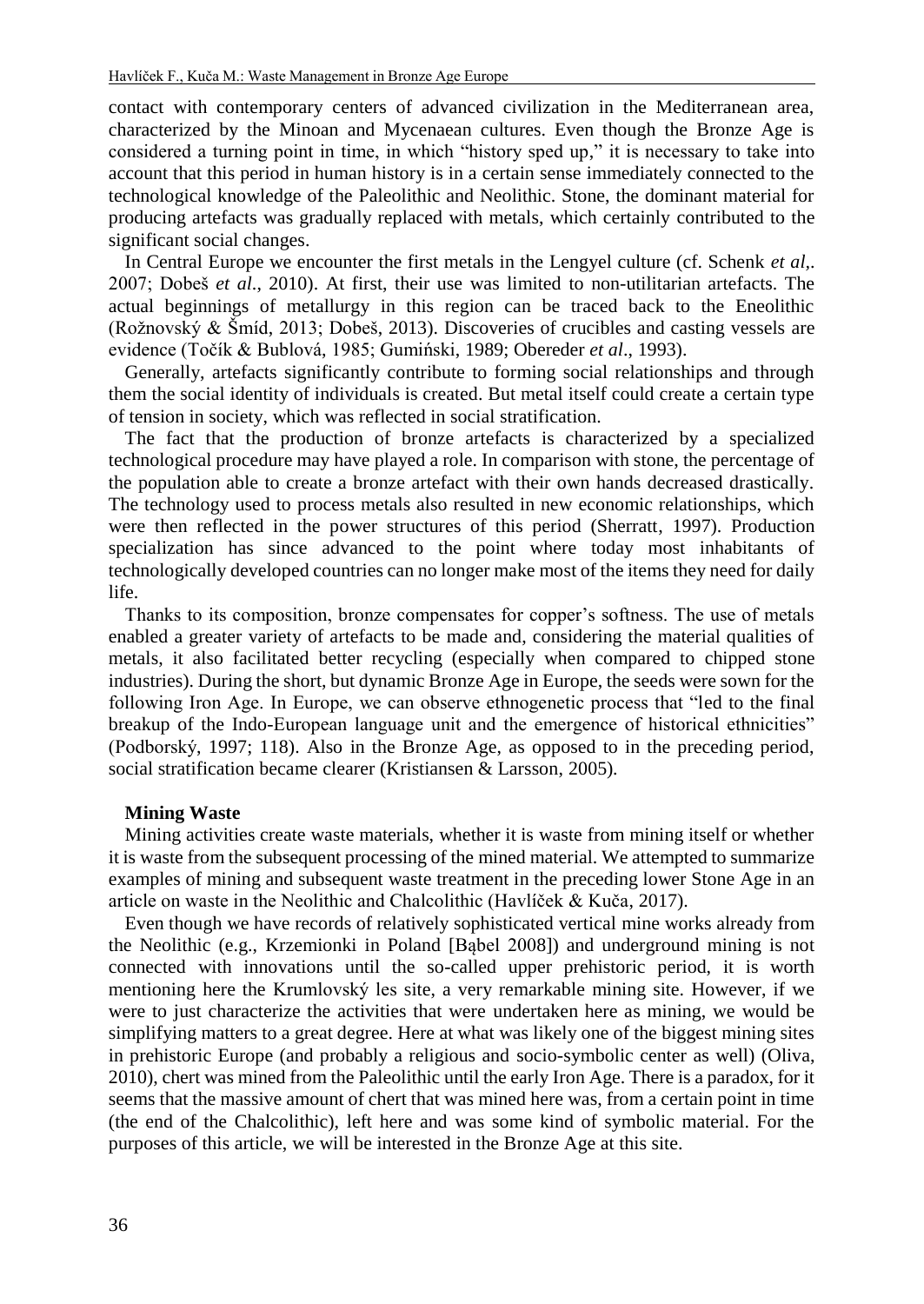The concentration of waste from chipped stone industries was so enormous that researchers in the 1930s considered it to consist of mere pseudo-artefacts (Oliva, 2010). The extreme amount of artefacts produced here reflected their value in the social and symbolic realms. It seems that the more difficult it was to mine a certain material the greater its value was. As Martin Olivia, the leader of a long-term archeological excavation project, writes: "Today it is clear that not even mining in other exploitation sites had this practical sense and was focused on producing items of social significance, whose "charisma" or "mana" clearly increased the harder the material was to access and with the amount of work it took. What was important was the energy consumed by traveling to the source, the organization of mass communal activities, the production of the artefact itself (like all other artefacts left at the site), removing the products, exchanging them, etc.*"* (Oliva, 2010; 334).

In the Bronze Age we can also witness a peculiar phenomenon. An extremely large amount of stone was mined, chipped, and left in one place. In close proximity to mine shafts near work spaces thick layers of waste from producing chipped stone tools were found. This large mass of waste is localized on summits, on promontories, and in the eastern part of the forest (Oliva, 2010). Oliva also states that most of the production waste is located near places that are suitable for sitting, such as boulders. Even though waste from stone tool production is concentrated in certain spots, the site does not give off the impression that an organized waste management strategy was implemented here. It is, however, worth mentioning the fact that part of these mine works were at one point in time filled in and thus conserved (interview with Martin Oliva). This model brings to mind what is most likely the oldest prehistoric temple building in the world at Göbekli Tepe in today's Turkey. Here, after much effort was put into building this enormous structure, the entire building was covered in clay and waste (Peters & Schmidt, 2004). This fact could stimulate us to view the entire site as a place with greater social significance than economic, although on first glimpse one would expect a mining site to be of greater economic importance. Considering the sheer amount of waste material here, it had to play some kind of role. We do not know, however, which role.

Whether these findings are the result of a primary waste strategy (when waste stays in the place of its creation) or of a secondary waste strategy (when waste is brought to a certain place to be disposed) in the sense of Neustupný's theory of waste sites (2007) cannot be unambiguously determined. Thus, unfortunately we cannot even answer the question whether waste as the residue of some kind of symbolic act of stone chipping stayed in a special place intended for this act, or whether it was moved and deposited in another place.

On the other hand mine shafts were often filled with mined stones (Oliva, 2010). But again to speak here about any kind of waste strategy is very complicated.

Considering the fact that bronze gradually pushed stone aside, mining is seemingly weighed down with *nostalgia* for chipped stone tools, with which practically all preceding generations worked and were in daily contact with. Stone itself may have had an uncapturable symbolism, which once it came into contact with this new era of metal artefacts generated this material expression.

The activities in the Krumlovský les Forest connected with mining and chipping stone are difficult to interpret, especially from a cultural or social perspective. In the light of this fact, it would be perhaps better to interpret this site, at least its use in the Bronze Age, more as a cultural, social, or religious center rather than a mere mining site. Oliva's (2010) explanation that the social stability of a certain ideology was maintained through organized free time activities seems to be on point. We can observe analogous situations in today's world, for example, the construction of megalomaniac buildings and senseless projects, such as unused four-lane highways in North Korea or perhaps even Czechoslovakia's Spartakiad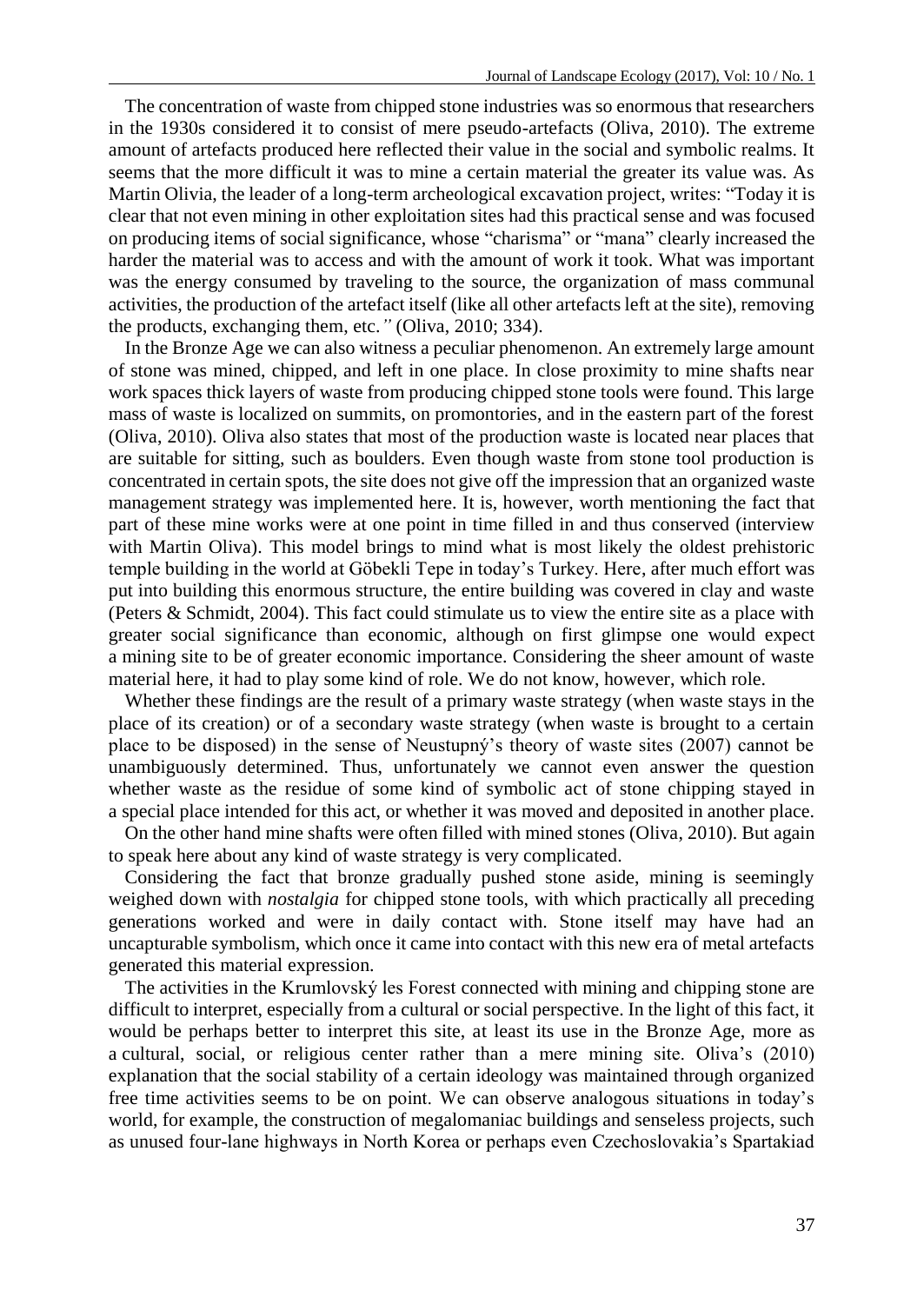events in the twentieth century (Oliva, 2010). We assume that this explanation comes closest to what actually transpired in the Krumlovský les Forest in Bronze Age South Moravia.

# **Metal Processing**

During metal processing waste is produced in the form of slag, the non-metal material left over after smelting ore. This material is made up of the impurities contained in ore that are separated and removed from the pure metal. Metallurgical slag is usually evidence of a certain type of metal-working activity. Metallurgical slag demonstrates great strength, thanks to which it is easily conserved and preserved. In archaeological terminology, slag is categorized as an ecofact, which is an item produced by human activity, but not intentionally made; thus, unlike artefacts, ecofacts are the by-products of human activities.

Deposited slag is often found in great quantities. The amount of unearthed ecofacts depends on many factors, including accessibility of metal ores. The intensity of metal production can be manifested in large multilayer waste mounds made of slag (Ben-Yosef *et al.,* 2008).

This material was likely classified as permanent waste material considering that it could only be recycled for very marginal uses. Rather, only slag that was created during technologically less advanced metal-making processes could be reused. One possible use of slag was to grind it up and use it to color glass or beads.

Bronze items are practically never found amongst common waste materials, not even in the form of scrap, due to this material's rarity. This material could be reworked. What however is found are the deposits of bronze scrap collected in one place that were intended to be resmelted and reused to make artefacts.

Recycling could have had a ritual character in certain places in the Bronze Age. This is likely documented at the Cyprus Minoan culture site of Kition. Based on the amount of discovered scrap metal in temples, the authors of the study theorize about a connection between ritual smelting and the recycling of metal (Karageorghis & Kassianidou, 1999).

They also theorize about the recycling of bones, which were added as fuel for processes that required making high temperatures, such as smelting and casting copper alloys (Karageorghis & Kassianidou, 1999). Piles of bone dust were discovered at the Kition site in a complex of five temples; they were most likely the bones of sacrificed animals. In this manner, local inhabitants could get rid of animal bones and at the same time they did not have to search for fuel (Karageorghis & Kassianidou, 1999). The presence of phosphorous and calcium indicate the high fusibility of the metal, and thus smoother, homogenous metal surfaces could be created (Karageorghis & Kassianidou, 1999).

Toxic compounds in the form of heavy metals are produced in metallurgical processes and thus such activities had the potential to pollute soil at sites where they were performed. Such consequences were one of the first environmental problems in history. Heavy metals contained in the soil found their way into food, and from there into the human body.

Health problems such as infertility occurred and many people died prematurely due to high concentrations of lead and copper (Grattan *et al,* 2016). Even though Grattan et al. focus on the earlier Neolithic period, it is likely that in the Bronze Age the concentrations of heavy metals were similar, if not higher.

#### **From Crete to the Orkneys**

Ancient Aegean cultures coincided with the Bronze Age and thus they should be mentioned at least briefly. One type of activity related to sanitation, waste production, and waste management is the acquisition of good sources of water for various activities connected to daily life. Angelakis and Zheng attribute the advanced development of the water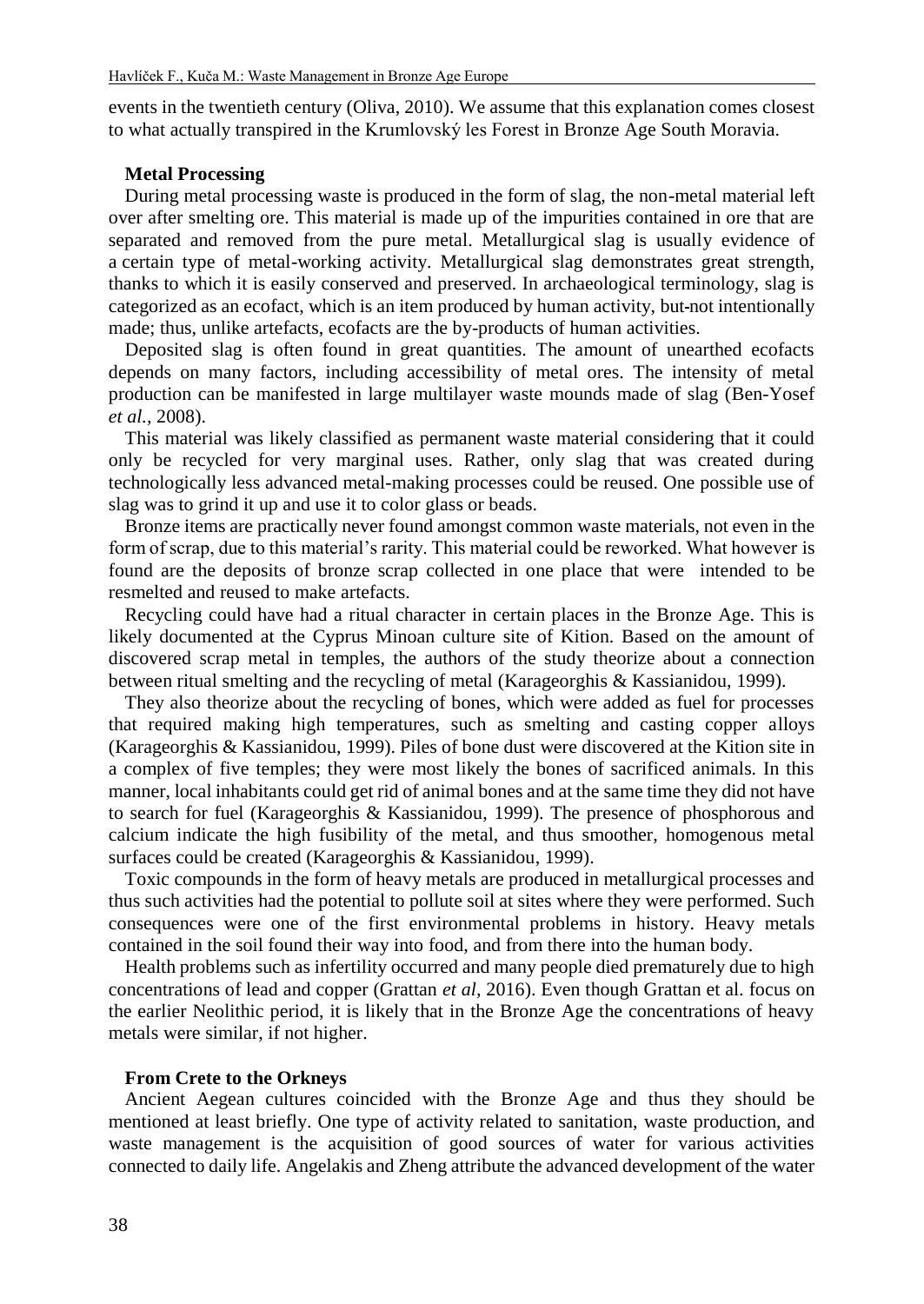supply system of Aegean cultures to their close contact with Egyptian civilization, which they drew inspiration from (Angelakis & Zheng, 2015). Minoan culture was certainly one of the first cultures in Europe to use, at least to some extent, a system of underground clay pipes (Angelakis *et al,* 2014). For example, at the Cretan palace of Knossos the water-pipe system could accommodate the inflow of clean water. A sewage system drained wastewater and excrement away from this structure. The chambers of the rulers were built with baths that were connected to the drainage system under the palace (Melosi, 1981). A clever system for cleaning the sewage system was implemented: the pipes were flushed with rainwater collected on the palace's roofs (Angelakis *et al*., 2014). For example, at the Palace of Faistos there were cisterns of water that was cleaned by having it flow through ceramic filters containing sand (Angelakis *et al*., 2014). Despite the advanced development of Aegean cultures, it cannot be assumed that all members of society were blessed with this convenience of civilization; it is likely that only wealthy elites could afford such luxury.

From the perspective of waste policy, Minoan civilization established waste dumps, which were periodically covered with a layer of soil, and thus large waste pits were created (Wilson, 1977 in Pichtel, 2005).

We can observe another form of water management implemented with the intention of improving sanitary conditions on the Orkney Islands in the Bronze Age, which are more than 2,500 km away from the island of Crete. Even though the Orkney Islands are mainly famous for Neolithic sites, such as Skara Brae, a large amount of unique Bronze Age data has been preserved here thanks to the stone-based building technologies used. One remarkable example is a preserved specialized Bronze Age structure from the Links of Noltland site that seems to have been something like a bath or a sauna. The technical infrastructure of the facilities has been studied; it included a cistern, where water was probably heated and steam produced. It is assumed that activities for purifying the body took place here; perhaps women may have given birth here and sick or old people might have spent time here as well (Barfield *et al*., 1987). Water was heated and stream produced most likely by throwing stones heated in fire into the central water cistern (Barfield *et al.*, 1987).

## **Waste in Settlements**

 $\overline{a}$ 

Martin Kuna and Andrea Němcová have dedicated an extensive book to studying the structures that were created as a consequence of different means of handling settlement waste (Kuna & Němcová, 2012). In it, they examine archaeological material from a Bronze Age site in Roztoky u Prahy; it is necessary to mention that it is a relatively unique site in the Czech lands.

Aboveground parts of dwellings that could help explain the relationship to uncovered buried objects have not been preserved. This poses a problem common in archeology. As Kuna and Němcová assume (in keeping with Schiffer's behavioural archeology<sup>1</sup>), on the basis of the arrangement of artefacts in waste, the original arrangement of the settlement can be determined (Kuna & Němcová, 2012). The authors noticed a regularity in the composition of the findings, which they refer to as structured depositions (Kuna & Němcová, 2012). The question, however, is to what extent is the preservation of an item based on its original function or material or plans for its further use affected by symbolic behavior and to what extent by purely functional (pragmatic) behavior.

Based on the research conducted in Roztoky the authors assume certain symbolic or functional behaviour for "… functional types of ceramics, animal bones based on type of animal and bones based on use in food preparation (meaty parts of the body vs. harder to use

<sup>&</sup>lt;sup>1</sup>For more details, see Behavioral Archeology (Schiffer, 1976).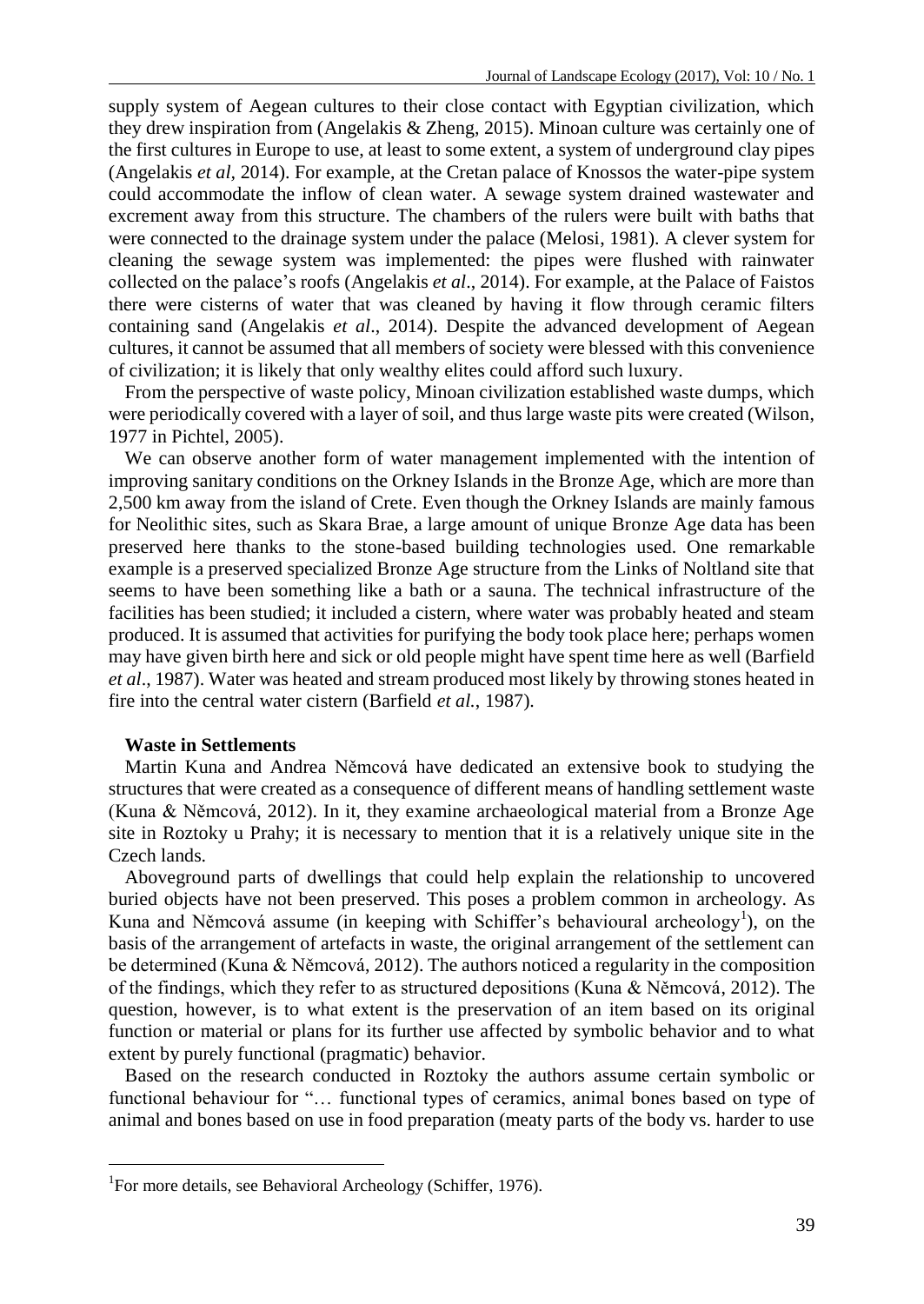waste), the amount and type of daub, or other artefacts" (Kuna & Němcová, 2012; 226)*.*  However, when the authors subjected the above-described material to a more detailed analysis, they came to the conclusion that for none of these types of findings could they clearly identify a structure that maintained functional differences in waste in individual parts of the settlement (Kuna & Němcová, 2012).

However, they do make a fundamental conclusion: "recessed structures were not filled in through random processes and material from the immediate vicinity, but [they were filled] systematically, at once, and with material from waste areas, where waste was concentrated from various activities in the settlement" (Kuna & Němcová, 2012; 226). This conclusion de facto assumes organized waste management at the Bronze Age settlement in Roztoky u Prahy.

Laura Dietrich has made remarkable findings in her spatial analysis of fragments of ceramic vessels from the Romanian Bronze Age site of Rotbov. Dietrich identifies two groups of waste: the "remnants of everyday life" and structured deposits (whose creation is affected by economic, ritual, and symbolic factors) and considers it fundamental to differentiate based on a spatial analysis of the individual parts of sites (dwellings, production spaces, etc.) (Dietrich, 2016). Here she refers to the work of Ulrike Sommer, who differentiates between an active zone, a passive zone, and a waste storage zone (or the arrangement of waste based on price, size, cleanliness, or dangerousness) (Sommer, 1990). Recognizing such differentiations in the field, however, is often complicated by the incomplete preservation of the sources, missing data, and state of research (Dietrich, 2016).

L. Dietrich in Rotbov has discovered two differing models of waste management in two adjacent time periods. She points out the strict rules for handling waste in the middle of the Bronze Age, which included the regular cleaning of public spaces. Based on the statistical assessment of shard fragments, it was proven that large shards from these places were likely deposited in waste pits next to houses (Dietrich, 2016). However, some large fragments were found in homes and were certainly meant to be reused (Dietrich, 2016).

In the late Bronze Age, ceramic waste begins to appear in public spaces (Dietrich, 2016), which demonstrates a likely change in the social agreement on waste management at this specific site. Pits, which previously were used at least partially for waste, changed in shape, were found farther from homes, and there is no proof that they were used to store waste. At the edge of the dwelling areas, however, in this period appear "ashmounds" (essentially the same as middens), which contain waste from this period, including bronze fragments. Dietrich considers them to be structured deposits, which supposedly originated with the deposition of materials created as the result of a specific activity—the author theorizes about possible feasts and refers to these findings as "holy garbage dumps" (Dietrich, 2016).

Middens are another type of deposition-based waste strategy, one based on substantially greater functional homogeneity of waste material. These sites are defined as areas consisting mainly of disposed domestic rubbish and in some cases a certain symbolic function has been attributed to them, one beyond just a simple waste disposal site (see Needham & Spence, 1997).

The variability of waste in middens is relatively broad. They contain mostly animal bones, shells, general kitchen waste, human and animal excrement, plant residue, shards, and stone chippings. It is, of course, possible to find other types of artefacts and ecofacts. There are three possible theories for how the East Chisenbury midden in Britain was created. The first possibility is that it is an accumulation of waste from dwellings. The second is that it is the result of occasional, but massive, disposal of a large amount of meat, ceramic used for preparing and serving food, and bedding for animals and humans alike (McOmish, 1996). The third possibility is that the midden contains waste produced elsewhere that was then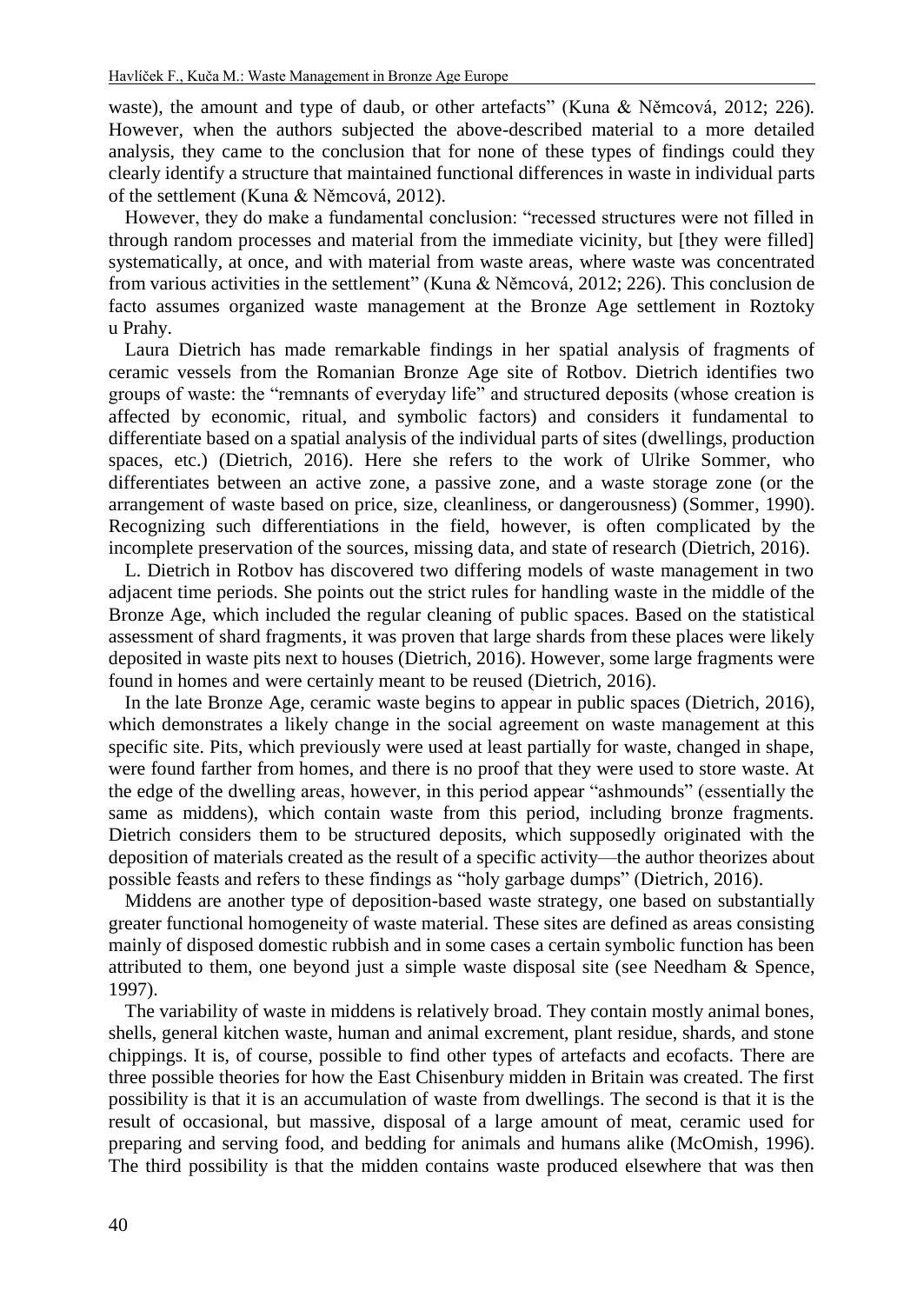taken to this site (McOmish *et al*., 2010), a theory that fits Neustupný's definition of "tertiary waste" (2007). It is also of course possible that the midden is the result of a combination of all or some of these theories. Tubb, for example, states that this waste could have hypothetically been created as the product of lively celebrations of some sort and the midden is thus a material reminder of such events (Tubb, 2011).

Thus, the midden could essentially reflect the community's wealth. By demonstrating the size of the midden itself the symbolic wealth of the community that made it would grow. The fact that middens are usually located in elevated areas would support this explanation (Tubb, 2011). If this is the case, then disposing waste would have been a socially important activity. According to Tubb, the creation of middens reflected a certain type of social competitiveness and he rejects the view of East Chisenbury as a mere waste disposal site (Tubb, 2011).

The case of the East Chisenbury midden exposes one simple fact—that it is difficult to define and categorize historic waste. Considering the fact that we do not know the social environment in which these waste dumps were created, their importance for the society that created them can hardly be determined. Thus, it is worth a reminder that when we interpret historic waste, we often project our own subjective view on this issue, which distorts the objective reality.

However, it is necessary to mention one more important phenomenon—human remains found in Bronze Age settlement pits. From a purely technically standpoint, they may have been waste, but it is difficult to distinguish minor nuances in symbolic or ritual behavior, when only material sources are available. Considering the complex nature of non-ritual burial of human remains in the Bronze Age, which likely may have included some elements of cannibalism, punishment, or general ritual or religious behavior, we shall not analyze this question here. Many articles and books could be written about this topic.

#### **CONCLUSION**

Even though we have described several cases of Bronze Age waste management, it is still complicated to provide a summary or categorization of waste behaviors throughout the entire period. It is necessary to note that waste is always part of the metabolism of human culture and thus it is inseparable from human society.

Every period brings technological changes, which are then reflected in the composition or amount of waste. The Bronze Age was the end of the prehistoric period; the following Iron Age is traditionally considered a period of protohistory. The spread of metalworking technology definitely made a significant contribution to waste issues due to the difficulties of mining and processing this material.

In the historical context, and from a purely material perspective, waste associated with metallurgy was likely the only change in comparison with the previous Paleolithic and Neolithic periods.

# **REFERENCES**

Angelakis, A. N., & Zheng, X. Y. (2015). *Evolution of water supply, sanitation, wastewater, and stormwater technologies globally*.

Angelakis, A. N., Kavoulaki, E., & Dialynas, M. G. (2014). Sanitation and stormwater and wastewater technologies in Minoan Era. *Evolution of Sanitation and Wastewater Management through the Centuries*.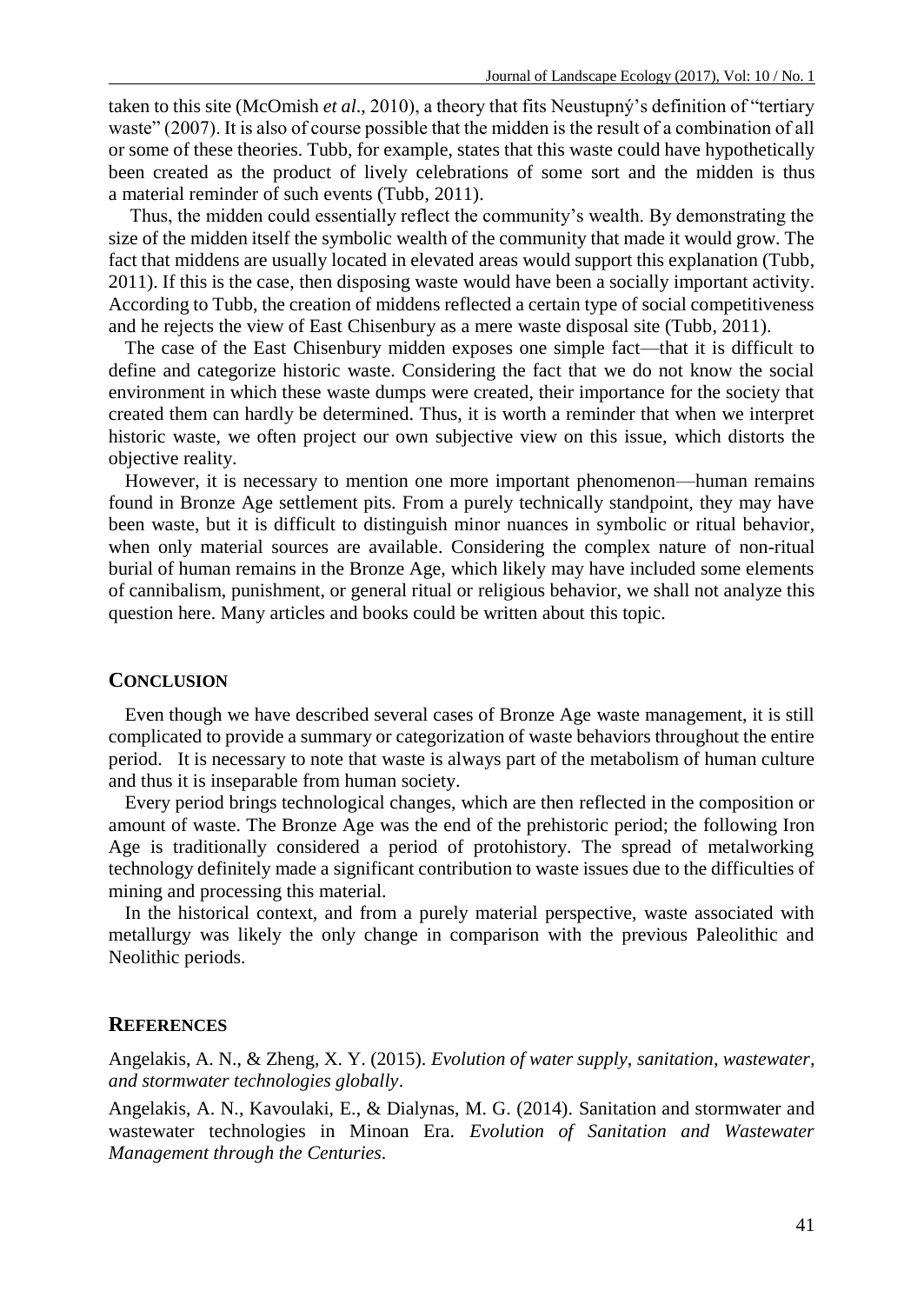Bąbel, J. T. (2008). Krzemionki Opatowskie the earliest beginnings of modern mining. *The mine as a witness to history and a monument of technology*, *21*.

Barfield, L., & Hodder, M. (1987). Burnt mounds as saunas, and the prehistory of bathing. *Antiquity*, *61*(233), 370-379.

Ben-Yosef, E., Ron, H., Tauxe, L., Agnon, A., Genevey, A., Levy, T. E., & Najjar, M. (2008). Application of copper slag in geomagnetic archaeointensity research. *Journal of Geophysical Research: Solid Earth*, *113*(B8).

Bilitewski B, Härdtle G, Marek K, Weissbach A and Boeddicker H. (1997). *Waste management*. Springer-Verlag, Berlin, Heidelberg, Germany.

Blažek, J., Ernée, M., Smejtek, L. (1998). *Die bronzezeitlichen Gussformen in Nordwestböhmen*. Most.

Budd, P., Taylor, T. (1995). The faerie smith meets the bronze industry: magic versus science in the interpretation of prehistoric metal-making, *World Archaeology* 27/1, 133–143.

Dietrich, L. (2016). Purity and holy dumps of garbage: organising rubbish disposal in the Middle and Late Bronze Age of the Carpathian Basin. In Sosna, D., & Brunclíková, L. (2016). *Archaeologies of Waste: Encounters with the unwanted*.

Dobeš, M. (2013). *Měď v eneolitických Čechách*. Dissertationes archaeologicae Brunenses/Pragensesque; 16. Praha.

Dobeš, M., Fojtík, P., Kalábek, M., Kalábková, P., Peška, J. (2010). K počátkům výskytu měděné industrie na Moravě. Sekery z Hulína-Pravčic a Laškov-Kandie. *Přehled výzkumů* 51, 49-60.

Gumiński, W. (1989). *Gródok Nadbużny*. Osada kultury pucharów lejkowa-tych, Wroclav-Warszawa-Kraków-Gdaňsk-Łodź.

Grattan, J. P., Adams, R. B., Friedman, H., Gilbertson, D. D., Haylock, K. I., Hunt, C. O., & Kent, M. (2016). The first polluted river? Repeated copper contamination of fluvial sediments associated with Late Neolithic human activity in southern Jordan. *Science of The Total Environment*, *573*, 247-257.

Harding, A., & Fokkens, H. (Eds.). (2013). *The Oxford Handbook of the European Bronze Age*. OUP Oxford.

Havlíček, F. (2015). Waste Management in Hunter-Gatherer Communities. *Journal of Landscape Ecology*, *Vol: 8*, 47-59.

Havlíček, F., & Kuča, M. (2017). Waste management at the end of the Stone Age. *Journal of Landscape Ecology.* In press.

Karageorghis, V., & Kassianidou, V. (1999). Metalworking and recycling in Late Bronze Age Cyprus–the evidence from Kition. *Oxford Journal of Archaeology*, *18*(2), 171-188.

Kristiansen, K., & Larsson, T. B. (2005). *The rise of Bronze Age society: travels, transmissions and transformations*. Cambridge University Press.

Kuna, M., & Němcová, A. (2012). Výpověď sídlištního odpadu. *Nálezy z pozdní doby bronzové v Roztokách a otázky depoziční analýzy archeologického kontextu.* Praha: Archeologický ústav AVČR.

McOmish, D., Field, D., & Brown, G. (2010). The Late Bronze Age and Early Iron Age midden site at East Chisenbury, Wiltshire. *Wiltshire Archaeological and Natural History Magazine*, *103*, 35-101.

Melosi, M. V. (2004). *Garbage in the Cities: Refuse reform and the Environment*. University of Pittsburgh Pre.